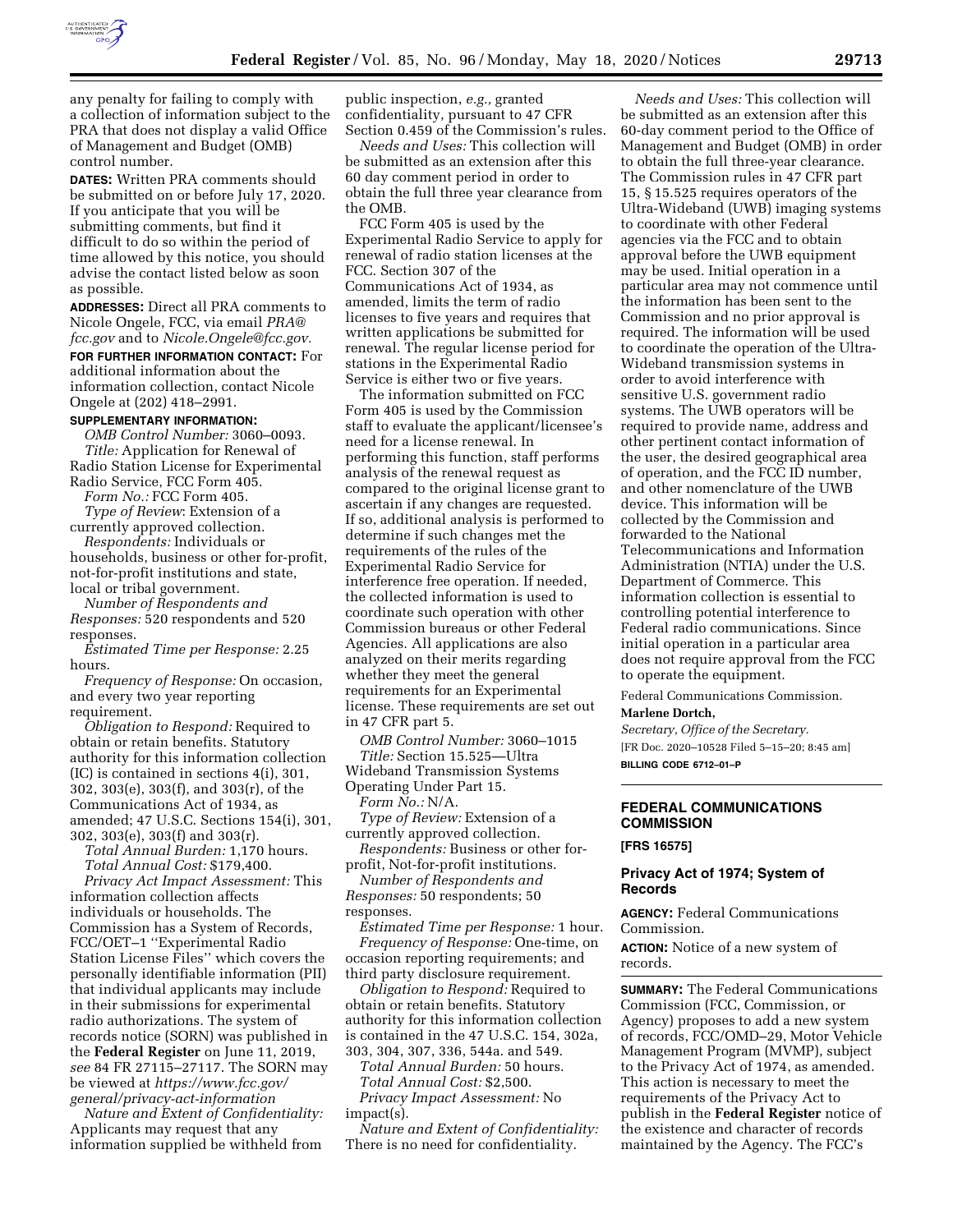Office of Managing Director (OMD) will use this new system to cover the personally identifiable information (PII) that is contained in the forms, databases, and related documents, forms, and materials associated with the FCC's Motor Vehicles Management

**DATES:** This action will become effective on June 17, 2020. Written comments on the system's routine uses are due by June 17, 2020. The routine uses in this action will become effective on June 17, 2020 unless written comments are received that require a contrary determination.

**ADDRESSES:** Send comments to Leslie F. Smith, Privacy Manager, Information Technology (IT), Federal Communications Commission, 445 12th Street SW, Washington, DC 20554, or via the internet at *[Leslie.Smith@fcc.gov.](mailto:Leslie.Smith@fcc.gov)* 

#### **FOR FURTHER INFORMATION CONTACT:**

Leslie F. Smith, (202) 418–0217, or *[Leslie.Smith@fcc.gov](mailto:Leslie.Smith@fcc.gov)* (and to obtain a copy of the Narrative Statement).

## **SUPPLEMENTARY INFORMATION:**

The FCC's Administrative Services Center (ASC) in the Office of Managing Director (OMD) is responsible for the development and management of the MVMP, which is used by the FCC's bureaus and offices. The MVMP maintains and uses information that is necessary for the FCC to provide an adequate, efficient, safe, and economical transportation program for FCC officials and staff consistent with the FCC's policies and programs. The MVMP will do this by:

1. Managing the operation, maintenance, repair, and associated activities of the Commission's owned and/or leased motor vehicle pool that is used by FCC employees and contractors;

2. Monitoring vehicle uses to ensure against misuse, abuse, and/or unauthorized use (*e.g.,* personal use) by FCC employees and contractors;

3. Maintaining records on FCC employees and contractors who are authorized and/or required to operate FCC vehicles, including, but not limited to employees in the Enforcement Bureau (EB) and the Public Safety and Homeland Security Bureau (PSHSB) who must use a vehicle in the performance of their job duties, FCC headquarters contract drivers, and other FCC employees who use FCC-owned or leased vehicles on an occasional or infrequent basis; and

4. Submitting required periodic reports on the safety, emergency, and/or accident information, and related vehicular data to the FCC's Office of General Counsel (OGC) and the Office of Managing Director (OMD) and to the General Services Administration (GSA).

#### **SYSTEM NAME AND NUMBER:**

FCC/OMD–29, Motor Vehicle Management Program (MVMP).

#### **SECURITY CLASSIFICATION:**

Unclassified.

#### **SYSTEM LOCATION:**

Administrative Service Center (ASC), Office of Managing Director (OMD), Federal Communications Commission (FCC), 445 12th Street SW, Washington, DC 20554 and FCC facilities and field offices.

#### **SYSTEM MANAGER(S):**

Administrative Services Center (ASC), Office of Managing Director (OMD), Federal Communications Commission (FCC), 445 12th Street SW, Washington, DC 20554.

## **AUTHORITY FOR MAINTENANCE OF THE SYSTEM:**

5 U.S.C. 5733; 31 U.S.C. 1344, 1349; 5 CFR part 930, subpart A; 41 CFR part 102–5; 41 CFR 102–34.200, 34.220, 301– 70.101(a).

#### **PURPOSE(S) OF THE SYSTEM:**

The FCC's Motor Vehicle Management Program (MVMP) is used to ensure that the Commission has an efficient, economical, and safe vehicle transportation program for Commission officials and staff, which is available to meet the FCC's mission requirements. The personally identifiable information (PII) in the MVMP system includes, but is not limited to the information that is contained in the forms, databases, and other, related information and materials associated with the MVMP, which include:

1. Information that includes, but is not limited to state drivers' licensing, certification, and related records<sup>1</sup> that are used to verify that FCC headquarters contract drivers (*e.g.,* chauffeur services) and FCC employees (authorized and/or required to use FCC or leased vehicles to perform their job duties) meet applicable state licensing and the Federal operating requirements that authorize use of Federal government owned/leased vehicles, as required by 5 CFR Sections 930.109 and 930.110.

2. Health, fitness, and driving records, and related information that include, but are not limited to meeting requirements to ensure that FCC employees and contractors meet the requisite driving and fitness standards, which include, but are not limited to

ensuring that they are physically capable of operating motor vehicles; maintaining good driving records; and participating in driver safety training.

3. FCC vehicles and related operating and maintenance records and related information that include, but are not limited to the operation, maintenance, damages, repairs, losses, and associated functions and activities of the FCC owned and/or leased vehicles and related equipment to ensure that vehicles are only used for official FCC purposes and to guard against the misuse, abuse, and/or unauthorized use (*e.g.,* personal use) by employees (including the Enforcement Bureau's field operations staff) 2 and contractors;

4. Criminal, accident, and traffic citations, and related vehicular usage records, that include, but are not limited to emergencies, traffic and police reports, and related information about accidents, insurance claims, and damages that the FCC provides to the Office of General Counsel (OGC) as required; corrective actions required under 5 CFR Section 930.113 including, but not limited to situations resulting from improper use of a FCC owned/ leased vehicle by an employee or contractor such as intoxication, accidents, disqualification to operate a motor vehicle due to physical, mental, emotional, or similar conditions, and/or revoked/suspended driver's license;

5. Information related to temporary usage of a vehicle by a FCC employee or contractor or non-FCC individual (*i.e.,* individuals who are participating in FCC-related activities and functions) in special circumstances limited to emergencies threatening loss of life or property.

6. Vehicle usage records that include, but are not limited to, FCC employees authorized or who volunteer to use their own vehicles on a reimbursable basis for official, job-related functions.

#### **CATEGORIES OF INDIVIDUALS COVERED BY THE SYSTEM:**

The categories of individuals in this system include, but are not limited to:

1. FCC officials and employees authorized to use FCC motor vehicles for job duties (*e.g.,* field work); authorized to use FCC owned and/or leased vehicles on infrequent or periodic basis; and/or who use personal motor vehicles (for reimbursement) for official, work-related out of town trips;

2. Authorized contract drivers at FCC headquarters (*i.e.,* chauffeur services);

Program (MVMP).

<sup>&</sup>lt;sup>1</sup>The state licensing, certification, and related records are destroyed once driver validation requirements are met.

<sup>2</sup>FCC/EB–5, Enforcement Bureau Activity Tracking System (EBATS), covers the PII that is collected, stored, and used as part of EB's enforcement functions, actions, and activities.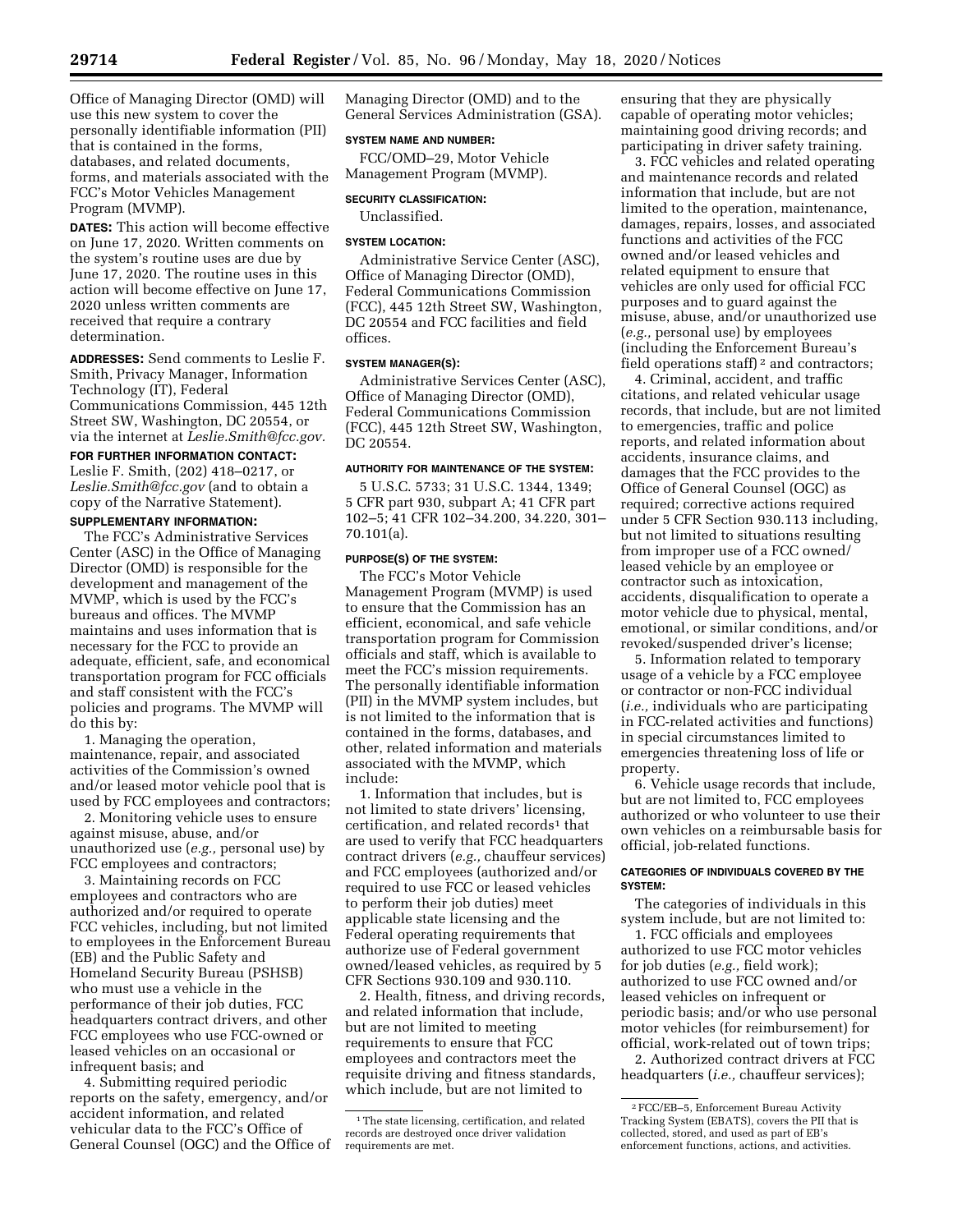3. FCC officials, employees, and contractors, and non-FCC individuals (*i.e.,* individuals who are participating in FCC-related activities) at Headquarters and/or FCC Field Offices who may use FCC motor vehicles on a temporary basis in emergencies, safety of life situation(s), and/or damaged property situations; passengers in FCC owned or leased vehicle, including visitors to the FCC and other government officials or employees, for ''official business'' with the FCC; and/or are involved in traffic accidents with FCC vehicles; and

4. Traffic officials and police, accident witnesses, vehicle drivers and passengers, and pedestrians whose information is contained in accident reports.

## **CATEGORIES OF RECORDS IN THE SYSTEM:**

The categories of records in this system include, but are not limited to the information concerning:

1. Driver's physical fitness records that include, but are not limited to the driver's full name, date of birth, position title, home address, employing agency, physical limitations and current status (as applicable), vision and hearing current status, certifying official, and date.

2. Driving records that include, but are not limited to state driver/operator license data including, but not limited to license type: Operator, chauffeur, and other, issue/expiration dates, restrictions, road test data, defensive driving courses, traffic violations (except parking), suspensions, and/or accidents, and signature and date.

3. Accident and associated damage, injury, and death reporting records that include, but are not limited to police motor vehicle accident reports, drivers' information, witnesses' information, home and business addresses, home and office telephone numbers, account of traffic accident's date, time, location, injured and/or deceased individuals, private property and government property damages, insurance claim(s), traffic case number(s), government vehicles and private vehicles trip and accident details, accident diagram(s), and signatures and dates.3

4. Motor vehicle dispatch, trip request, and fiscal year vehicle operations records that include, but are not limited to vehicle trip and maintenance data including but not limited to passengers and signatures, trip dates, departure/return times,

destination/nature of trips, vehicle fuel and maintenance records, odometer readings, credit card purchases, and driver's instructions, notes, and signature. The MVMP uses a commercial software application to manage these records.

## **RECORD SOURCE CATEGORIES:**

The sources for the information in the MVMP system include, but are not limited to FCC Forms A–45, A–45–A, A–344, FCC Fiscal Year Motor Vehicle Operations Report, FCC Vehicle Request Form, Vehicle Dispatch Record, FCC Driver's Past Performance Record, FCC Request for a Private Vehicle, Federal Forms SF 91, SF 94, SF 95, OF–345, FOH–6 ME 0426, and associated state motor vehicle records, and licensing and certification documents and forms; police and transportation safety officials' reports and forms detailing safety, emergency, and/or accident information and related vehicular data and activities with associated forms, certifications, exhibits, and authorizations concerning the operation of FCC vehicles.

#### **ROUTINE USES OF RECORDS MAINTAINED IN THE SYSTEM, INCLUDING CATEGORIES OF USERS AND PURPOSES OF SUCH USES:**

In addition to those disclosures generally permitted under 5 U.S.C. 552a(b) of the Privacy Act, all or a portion of the records or information contained in this system may be disclosed to authorized entities, as is determined to be relevant and necessary, outside the FCC as a routine use pursuant to 5 U.S.C. 552a(b)(3) as follows.

1. Adjudication and Litigation—To disclose information to the Department of Justice (DOJ), or to other administrative or adjudicative body before which the FCC is authorized to appear, when: (a) The FCC or any component thereof; or (b) any employee of the FCC in his or her official capacity; or (c) any employee of the FCC in his or her individual capacity where the DOJ or the FCC have agreed to represent the employee; or (d) the United States is a party to litigation or have an interest in such litigation, and the use of such records by the DOJ or the FCC is deemed by the FCC to be relevant and necessary to the litigation.

2. Law Enforcement and Investigations—To disclose pertinent information to the appropriate Federal, State, and/or local agency responsible for investigating, prosecuting, enforcing, or implementing a statute, rule, regulation, or order, where the FCC becomes aware of an indication of a

violation or potential violation of civil or criminal law or regulation.

3. Congressional Inquiries—To provide information to a Congressional office from the record of an individual in response to an inquiry from that Congressional office made at the written request of that individual.

4. Government-wide Program Management and Oversight—To disclose information to the National Archives and Records Administration (NARA) for use in its records management inspections; to the Government Accountability Office (GAO) for oversight purposes; to the Department of Justice (DOJ) to obtain that department's advice regarding disclosure obligations under the Freedom of Information Act (FOIA); or to the Office of Management and Budget (OMB) to obtain that office's advice regarding obligations under the Privacy Act.

5. Contract Services, Grants, or Cooperative Agreements—To disclose information to FCC contractors, grantees, or volunteers who have been engaged to assist the FCC in the performance of a contract service, grant, cooperative agreement, or other activity related to this system of records and who need to have access to the records in order to perform their activity. Recipients shall be required to comply with the requirements of the Privacy Act of 1974, as amended, 5 U.S.C. 552a.

6. Employment, Clearances, Licensing, Contract, Grant, or other Benefits Decisions by the FCC—To disclose information to a Federal, State, local, tribal, or other public agency or authority maintaining civil, criminal, or other relevant enforcement records, or other pertinent records, or to another public authority or professional organization, if necessary to obtain information relevant to an investigation concerning the hiring or retention of an employee or other personnel action, the issuance or retention of a license, grant, or other benefit by the Commission, to the extent that the information is relevant and necessary to the requesting agency's decisions on the matter.

7. For Certain Disclosures to Other Federal Agencies—To disclose information to a Federal agency, in response to its request in connection with the hiring or retention of an employee, the issuance of a security clearance, the conducting of a suitability or security investigation of an individual, the classifying of jobs, the letting of a contract, or the issuance of a license, grant, or other benefit by the requesting agency, to the extent that the information is relevant and necessary to

<sup>3</sup>FCC/OMD–31, Private or Civil Injury Claimants, covers the PII the Commission uses in determining whether a damage claim filed against the FCC should be paid and for reference purposes when similar cases arise.